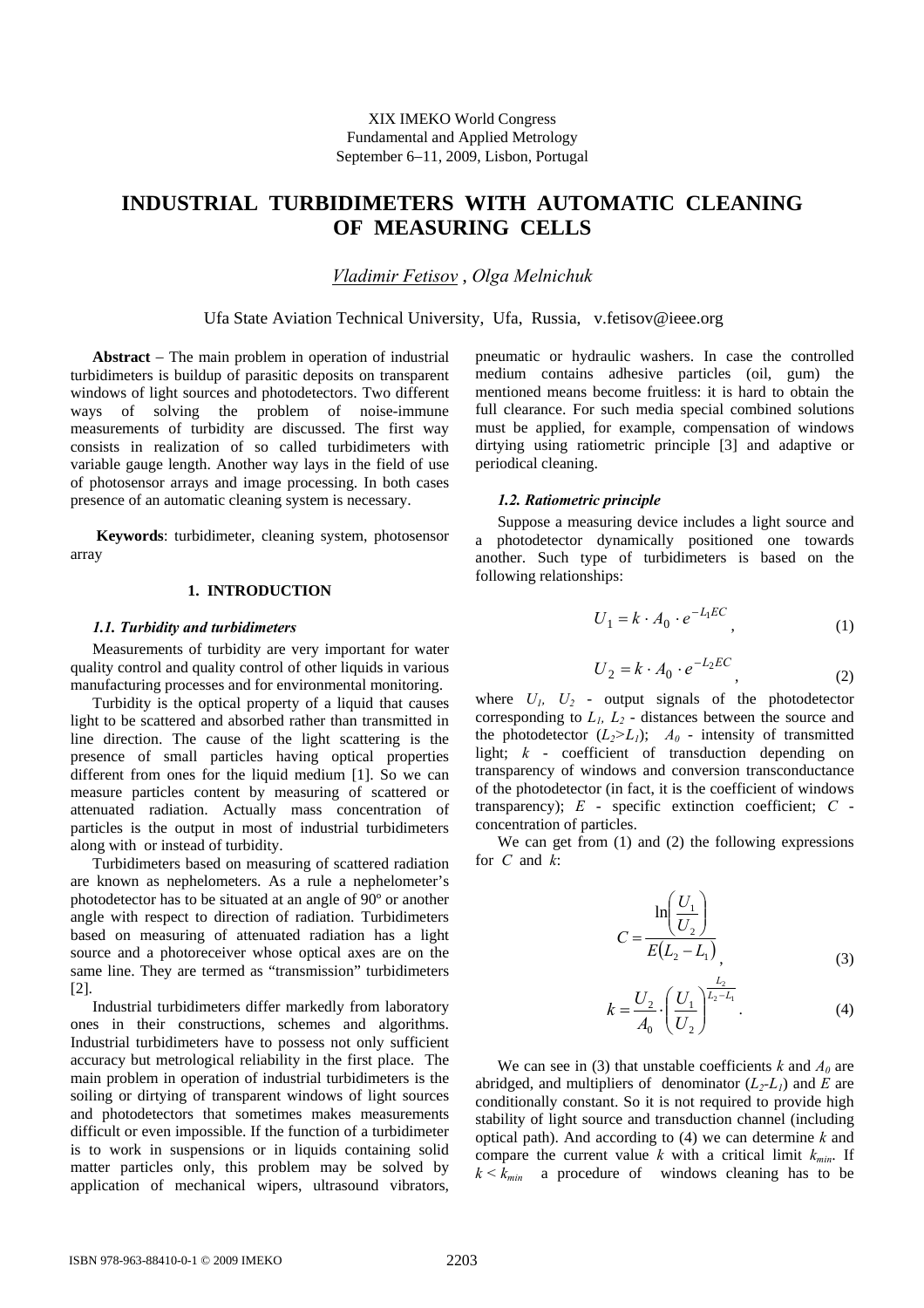## initiated.

Alternative method of windows dirtying compensation is so called Four-beam pulsed light method [4, 5]. The method consists in the following. There are two light sources and two photoreceivers located so that each source is directed to a photoreceiver and its radiation scattered under 90° is directed to another photoreceiver. The sources are pulsed consequtively. Two signals are detected at each of the photoreceivers. Then these four signals are used for calculating the special ratio which is free of unstable parameters and depends on concentration only. And it is of no small importance that all four coefficients depending on degrees of dirtying of four windows, are abridged in the ratio. So nonidentity of windows dirtying doesn't affect the result.

### *1.3. Methods of windows cleaning*

Various ways and constructions of cleaning systems can be used in sensors of turbidimeters: wiper with electromotor drive [6, 7]; rubber brushes with pneumatic drive [8]; ultrasound oscillations of probe housing [9] and so on. As a rule, wipers are not necessary in devices that realize Fourbeam pulsed light method, but preventive maintenance should include periodical rinsing with hot water or solvent. In all cases the problem of effective operation of cleaning system takes place. As a rule, frequent periodical switching of cleaning system is not reasonable and more acceptable is to switch it when the degree of dirtying really goes above the determined limit.

# **2. TURBIDIMETER WITH VARIABLE GAUGE LENGTH AND AUTOMATIC CLEANING SYSTEM**

Our proposals concerning improvement of traditional turbidimeters in terms of obtaining reliable and noiseimmune operation in conditions of adhesive dispersed particles and windows' transparency decreasing are summarized in the following:

- 1) Ratiometric principle may be easy realized by means of transmission turbidimeters with variable gauge length (distance between a light source and a photodetector) [10]. In spite of obvious difficulties consisting in the presence of moving parts in such devices they have some features that can be useful in many cases:
	- full identity of windows dirtying for measuring  $U_1$  and  $U_2$  according to (1), (2) is natural because measurements are executed with the same pair of source and photodetector;
	- possibility to adapt gauge length according to current concentration for improvement of its metrological properties;
	- it is possible to determine current degree of dirtying of the light source and photodetectors' windows; this information may be used, for example, for opportune switching of a special cleaning device.
- 2) It is necessary to have combination of chemical and mechanical (or ultrasound) influences upon dirtying or soiling layer.

3) For cleaning efficiency and minimizing detergent expenditure it is worthwhile to isolate a measuring cell of a turbidimeter during time of cleaning.

One of possible constructions of a ratiometric transmission single-beam turbidimeters provided with automatic cleaning system is shown in Fig. 1.

Its construction includes: measuring cell 1 filled by liquid medium 2; photodetector 3; light source 4; drive 5; guide element 6; moving element 7; transparent window 8; displacement sensor 9; sylphon 10; controller 11; ultrasound vibrator 12; controlled screens 13; screens' drive 14; liquid detergent feed hose 15; liquid detergent vessel 16; controlled plunger 17; plunger drive 18.

Variation of distance between the photodetector 3 and the window 8 is carried out by means of the drive 5, the guide element 6 and the moving element 7. The sylphon 10 serves as a delimiter for liquid and air mediums and provides the leakproofness of the construction. Functioning of the turbidimeter is supported by the controller 11 which has analog inputs for the photodetector's and the displacement sensor's signals and control outputs: for the source and the ultrasound vibrator switching and for the commutation and reversion of the drives 5, 14, 18. Gauge length in the described device is the distance between the window of photodetector 3 and the moving window 8.



Fig. 1. Example of a ratiometric transmission single-beam turbidimeter provided with automatic cleaning system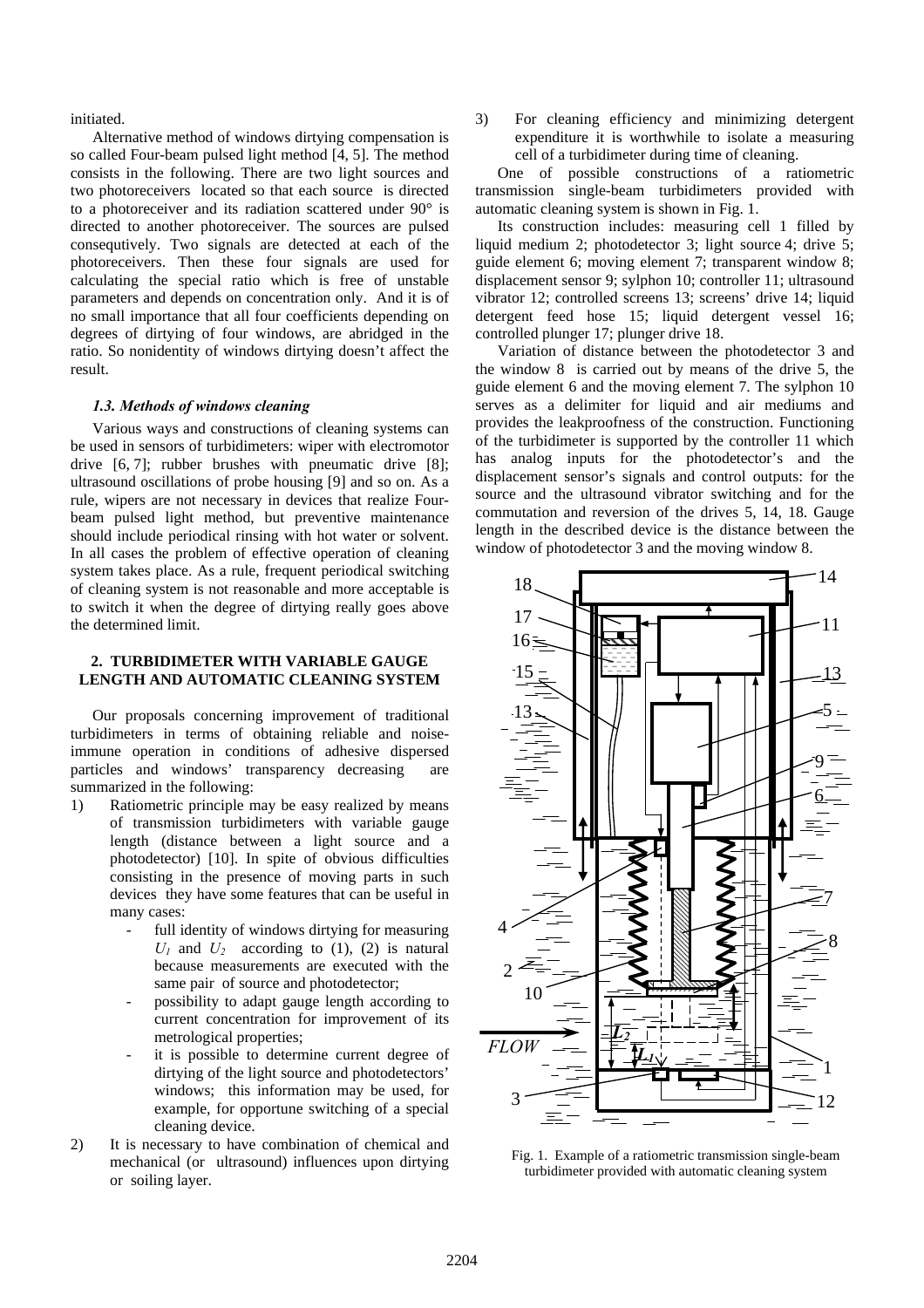The turbidimeter operation comes to generation of software-controlled signals on the controller's outputs for all drives, the light source and the ultrasound vibrator, measurement of the photodetector and the displacement sensor output signals in corresponding time and calculations of concentration *C* and coefficient *k* according to (3) and (4).

If  $k \leq k_{min}$  a procedure of windows cleaning starts. It includes closing the measuring cell 1 by special controlled screens 13, pressing-out the liquid detergent from the vessel 16 and switching the ultrasound vibrator 12. Ultrasound action is kept on a few minutes. During this time very effective cleaning of the measuring cell takes place including cleaning of the transparent window 8 and the window of the photodetector 3 under the combined influence of ultrasound and chemical reaction between the detergent and dirtying deposits inside a small volume of the measuring cell. After cleaning procedure the screens 13 are withdrawn to the initial position and the liquid flow washes away remains of dirt.

# **3. APPLICATION OF PHOTOSENSOR ARRAYS AS A WAY OF NOISE-IMMUNE MEASUREMENT OF TURBIDITY**

### *3.1. General idea of photosensor arrays application*

Another way of noise-immune measurement of turbidity and automatic determination of degree of windows dirtying for opportune switching of a cleaning device is application of 2D photosensor arrays.

Our idea consists in the following. We use a 2D photosensor array instead of a single photodetector. A lens positioned between the glass window and the photosensor array realizes projection of the image derived on the outside of the window onto the photosensor array. If we have a transmission turbidimeter then a ray from the light source produces a bright spot on the surface of the photodetector window. The brightness of this spot depends on intensity of the light source, transparency of the light source window and turbidity of the liquid medium. Diffusiveness of this spot depends on turbidity only. And besides this spot the image contents randomly distributed spots of parasitic deposits: bubbles of air, stains of black oil, insoluble deposits of salts and so on. Fig. 2 illustrates various types of such deposits.

Of course, presence of such deposits distorts results of turbidity measurements. However, up to certain limits deposits effect may be reduced to zero by exclusively algorithmic methods such as noise filtering. But if deposits' area exceeds 20..25 % of total photosensor array area it would be reasonable to switch on a cleaning system because distortions of the light spot image produced by averaging effect of filtering would be unacceptable (resulting error may be of the order of 5 % in that case).

Thus information about relative area of deposits may be a basis for cleaning system functioning rationalization in the sense of opportune switching of such a system.

Furthermore, up-to-date technologies of pattern recognition make it possible to determine not only amount of deposits but also their type. Such information would help to choose adequate method of cleaning.

Every type of deposits has its specific graphical features. For example: air bubbles always have regular round shape and their images have bright glares inside (Fig. 2, a); stains of black oil have usually irregular shape and uniform dark flat coloration (Fig. 2, b); salt deposits often have laminated or featherlike structure (Fig. 2, c); colonies of algae produce a layer of small green dots on glass surface (Fig. 2, d).

Various methods known from pattern recognition theory may be proposed for detection of this or that type of deposits. For example, criterion of air bubbles detection is average roundness coefficient for deposit spots shown in Fig. 2, a, b. Relative area and coloration density of spots may be used as indicators for detection of black oil stains. And according to the determined type of deposit the cleaning system has to operate in adequate mode. For example, in case of presence of air bubbles only a single cycle of a wiper must be applied instead of complex procedure of chemical cleaning. In case of salt deposits wipers or ultrasound vibrators are effective. In case of gum or oil residue it is necessary to apply methods of chemical cleaning and full cycle of operation of cleaning cameras such as shown in Fig. 1.

Evident advantage of turbidimeters based on the proposed scheme in relation to the described above turbidimeters with variable gauge length consists in absence or minimal quantity of moving parts. This factor contributes to long service life of such turbidimeters.



Fig. 2. Possible deposits on the surface of the photodetector's window: air bubbles (a), stains of black oil with air bubbles (b), salt deposits (c), colony of green algae (d)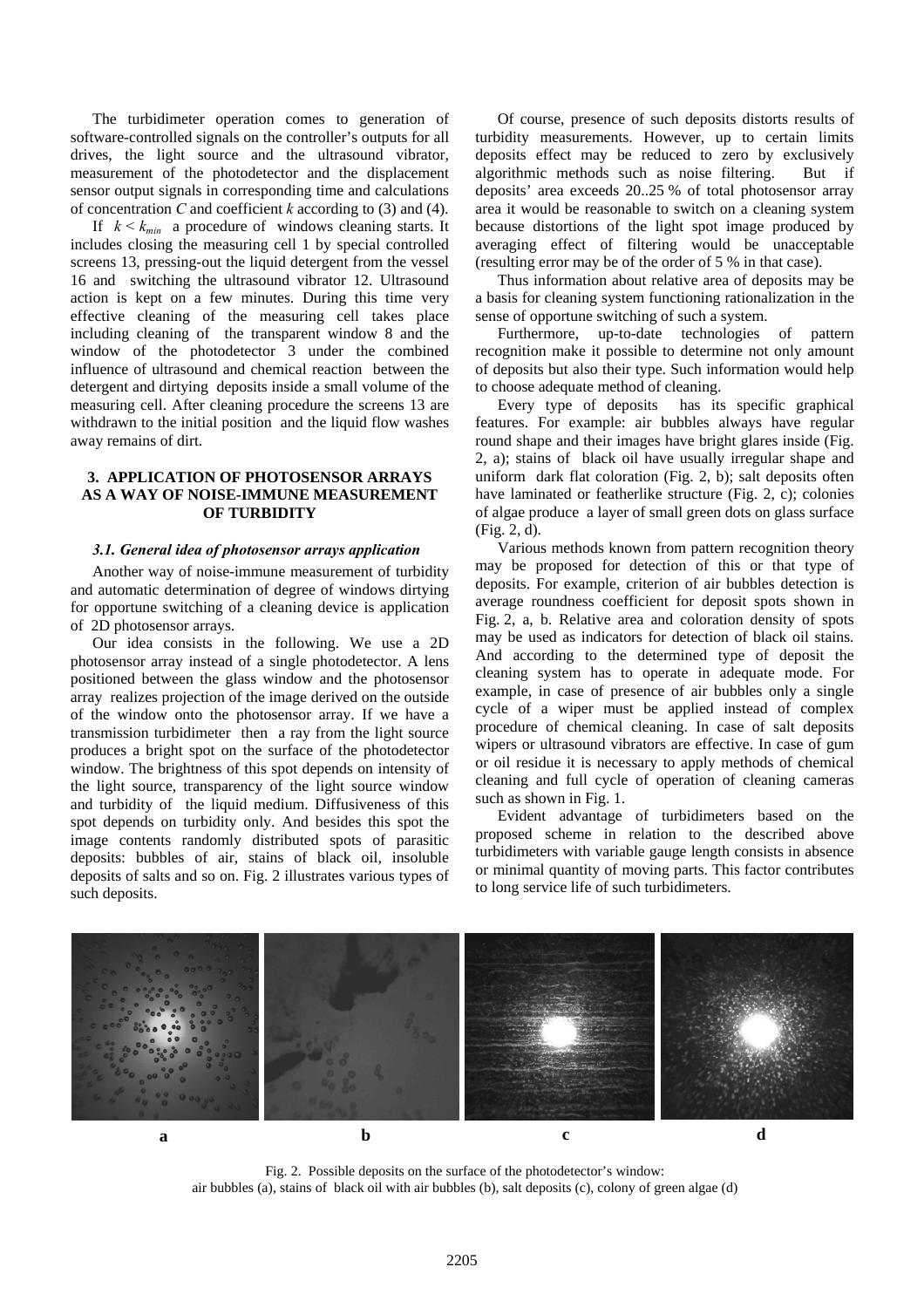#### *3.2. Photosensor array signal processing in detail*

With help of special software it is possible to separate useful information from noise. Namely we must separate the image of the main spot from the image of parasitic deposits.

Analysis of brightness distribution for the image of the main spot helps to calculate invariant estimation of turbidity.

Such estimation may include calculating ratios of central pixels' brightness to brightness of pixels that are a certain distance away from the spot center. Note that the brightness of the pixels depends on the intensity of the light source and transparency of its window but the mentioned ratios do not.

Before consideration of turbidity determination method let's suppose that filtering is already applied and pictures of brightness distribution on a photosensor array are free of noise. Fig. 3 illustrates such pictures corresponding to 3 different values of turbidity. Also 3 corresponding plots for distribution of brightness along the horizontal median line of a frame are shown.

The simplest method of invariant determination of

turbidity or concentration consists in the calculating ratios such as  $U_{0a}$  /  $U_{1a}$ ,  $U_{0b}$  /  $U_{1b}$ ,  $U_{0c}$  /  $U_{1c}$  which have to be substituted into a calibration formula (similar to (1)). Distance *∆r* between the spot center and the second estimating point has certain optimal values for different curves (different values of turbidity) in the sense of maximal accuracy of calculated results. But it is possible to find such value *∆r* that will be acceptable for all curves.

However, such simple method has the obvious disadvantage consisting in significant random errors of concentration determination through unstable form of curves such as sown in Fig. 3. These curves may have asymmetry and residual noise.

So for improving accuracy of concentration determination it is useful to perform statistical averaging of brightness values for the second estimating point. The averaging may be performed for pixels which are at a distance of *∆r* from the spot center in all directions (i.e. for pixels lying on circumference with a radius of *∆r*).



Fig. 3. Photosensor array images and corresponding distributions of brightness along the horizontal median line of a frame for different values of turbidity: a – 1 NTU; b – 100 NTU; c – 1000 NTU (NTU – special Nephelometric Turbidity Unit)